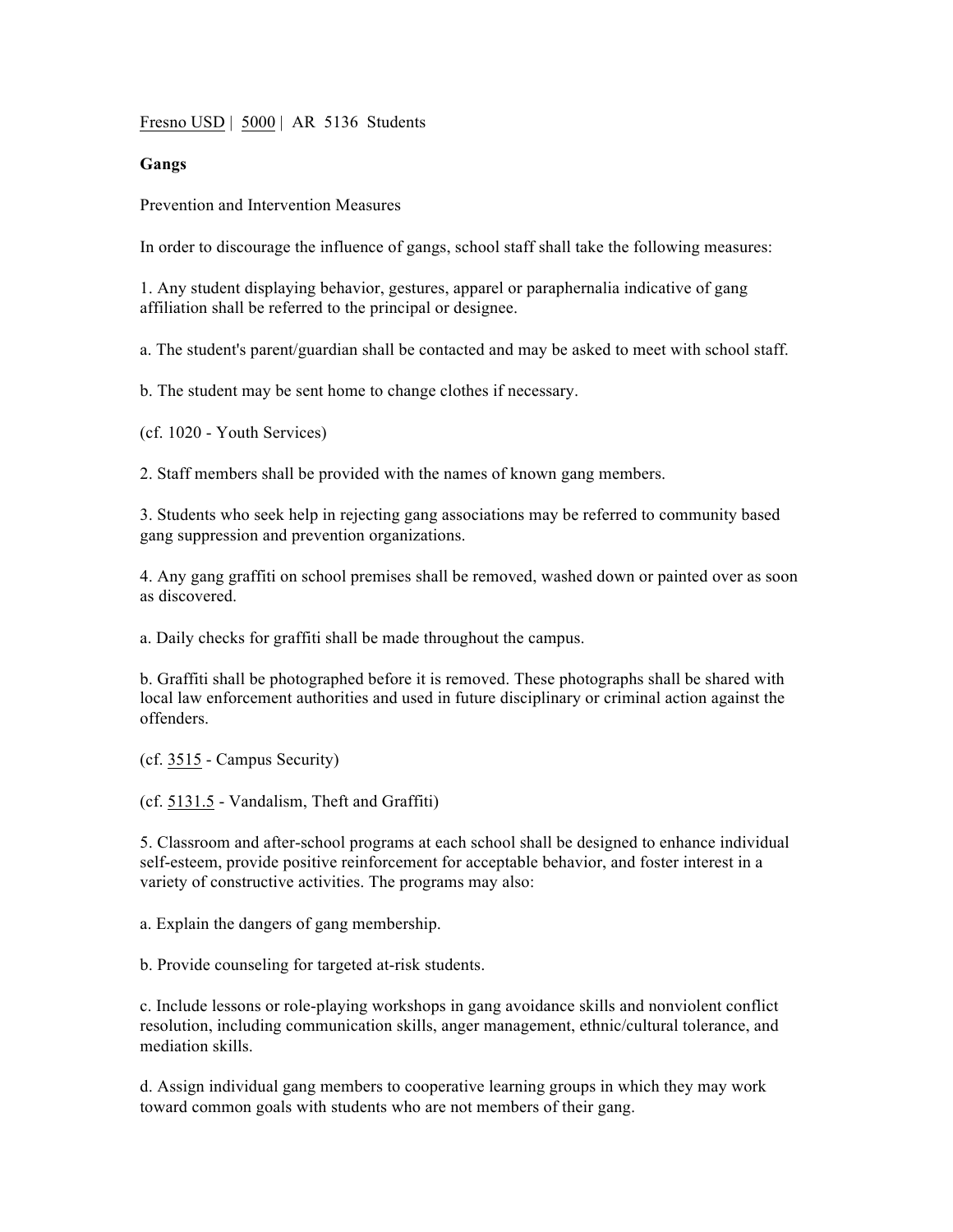e. Provide school-to-career instruction.

(cf. 6030 - Integrated Academic and Vocational Instruction)

f. Provide positive interaction with local enforcement staff.

(cf. 5137 - Positive School Climate)

g. Gang prevention lessons may be taught jointly by teachers and law enforcement staff.

6. Staff shall actively promote membership in authorized student organizations which can provide students companionship, safety, and a sense of purpose and belonging, including:

a. Positive sports and cultural activities and affiliations with the local community.

(cf. 6145 - Extracurricular and Cocurricular Activities)

(cf. 6145.2 - Interscholastic Competition)

b. Structured, goal-oriented community service projects.

(cf. 6142.4 - Learning Through Community Service)

Community Outreach

Gang prevention classes or counseling offered for parents/guardians shall address the following topics:

- 1. The dangers of gang membership.
- 2. Warning signs which may indicate that children are at risk of becoming involved with gangs
- 3. The nature of local gang apparel and graffiti.
- 4. Effective parenting techniques.
- 5. Conflict resolution techniques.

Community programs shall address:

- 1. The scope and nature of local gang problems
- 2. Ways that each segment of the community may alleviate gang problems

Regulation FRESNO UNIFIED SCHOOL DISTRICT

approved: August 29, 1996 Fresno, California